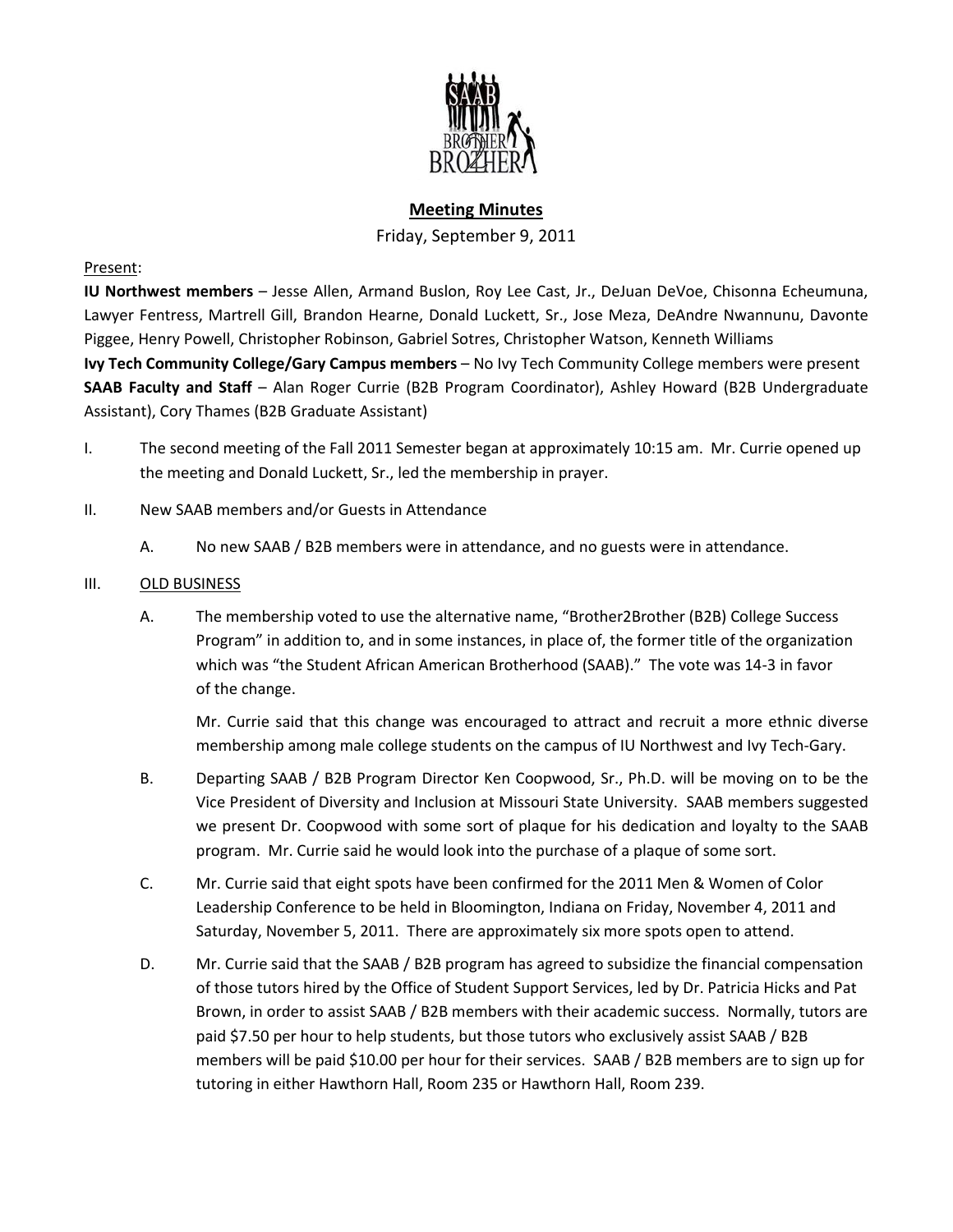#### IV. NEW BUSINESS

- A. The "Core 16" needs to fill at least two positions:
	- Co-Chairman of the Community Service / Service Learning Committee
	- Co-Vice President of the Brother2Brother organization (IU Northwest campus)

SAAB / B2B member Christopher Robinson was nominated for the position of Co-Chairman of the Community Service / Service Learning Committee. No other member was nominated, so Christopher was approved to become the new Co-Chairman of the Community Service / Service Learning Committee.

Roy Lee Cast, Jr., and Henry Powell were both nominated for the position of Co-Vice President from the IU Northwest campus. Cast won by a vote of 9-8.

Given that Cast had to relinquish his position as the Chairman of the Community Service / Service Learning Committee, it was decided that Christopher Robinson be promoted to Chairman, and 2010-11 Co-Chairman of the Community Service / Service Learning Committee, Martrell Gill, volunteered to maintain his position for the 2011-12 Academic Year.

Mr. Currie said two more Core 16 positions could become open and available for nominations: Co-Chairman of the Financial Affairs & Money Management Committee (currently held by member Ronnie Murphy, Jr.) and Co-Chairman of the Personal & Professional Development Committee (currently held by Robert Harris).

Three of the four SAAB / Brother2Brother Executive Board Members were not present at the Meeting (President Kehinda Pryor; Co-Vice President Leon Banks; and Keeper of the Meeting Minutes Edgar Mota).

B. The newly elected Co-Vice President of IU Northwest, Roy Lee Cast, Jr., took over the meeting from member Henry Powell, who volunteered to lead the first portion of the meeting

Roy discussed a potential upcoming Community Service event on Saturday, October 1, 2011 that would take place in the Dorie Miller apartments and townhouses. Pat Brown, from the Office of Student Support Services, is leading the organization of this event along with members of the Gary (Indiana) Housing Authority.

The membership present said that we should think about getting some "Brother2Brother" Community Service T-Shirts for the upcoming event on October 1st and for future community service events. The Chairmen of the Community Service / Service Learning Committee were asked to collaborate with the Chairmen of the Membership & Public Relations Committee to determine the best design for the T-Shirt purchases.

- C. Mr. Currie asked Christopher Robinson to get together with the Chairmen of the Personal & Professional Development Committee to execute a "How to properly tie a dress tie" workshop at an upcoming meeting.
- D. Vice President Cast said he would like to invite IU Northwest Chancellor William J. Lowe to attend a SAAB / Brother2Brother General Membership meeting before the Fall 2011 semester ends.